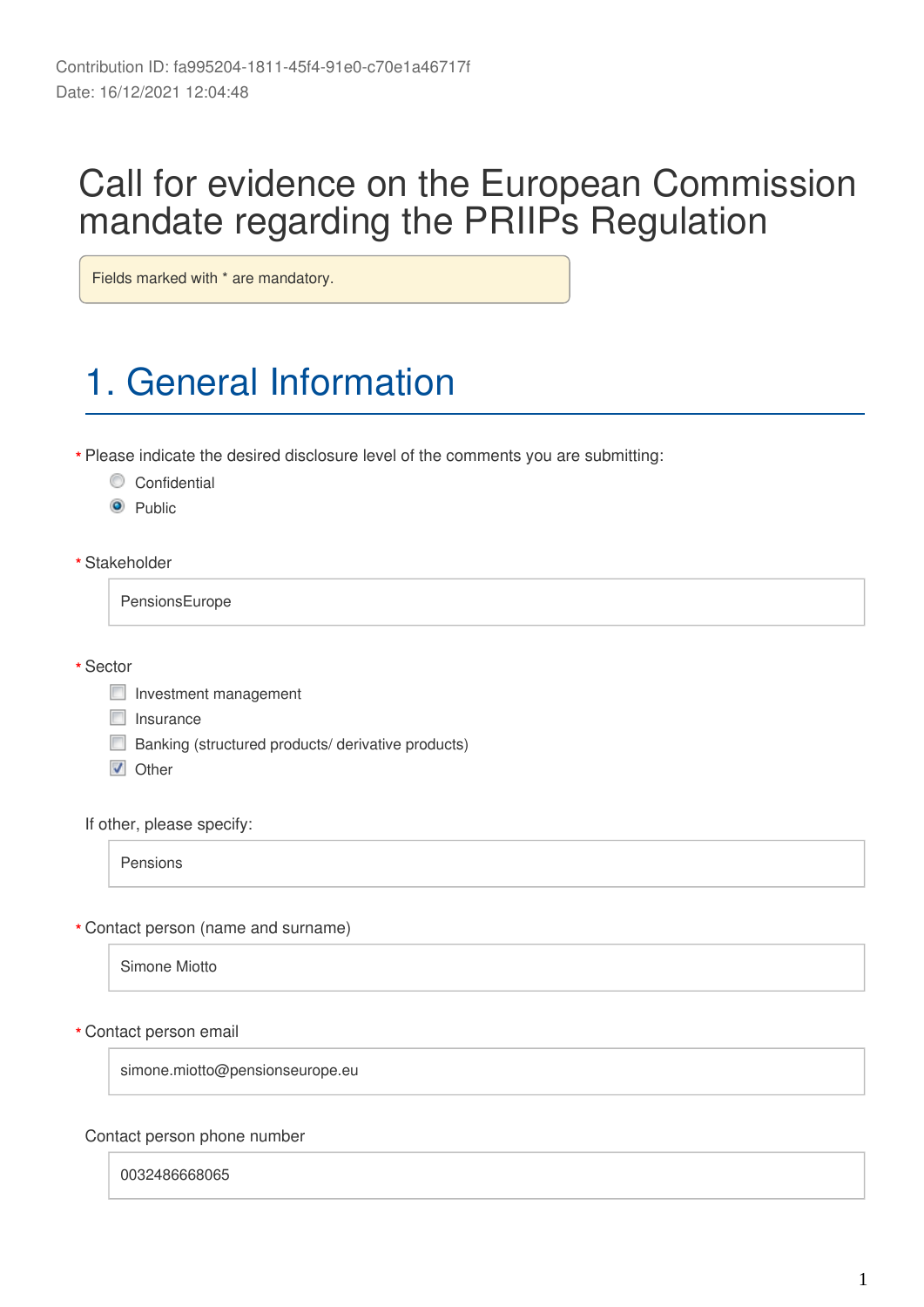# 2. Introduction

In the September 2020 new Capital Markets Union Action Plan, the European Commission (Commission) announced its intention to publish a strategy for retail investments in Europe in the first half of 2022.

In May 2021, as part of its evidence gathering, the Commission launched a three-month public consultation on a wide array of aspects related to retail investor protection. [1] The Commission is also undertaking an extensive study that was launched in 2020, which involves analysis of the PRIIPs Key Information Document (KID), as well as other disclosure regimes for retail investments. This study will involve extensive consumer testing and mystery shopping, with the aim to ensure that any future changes to the rules will be conceived from the perspective of what is useful and necessary for consumers.

On 27 July 2021, the Commission sent to the JC of the ESAs a request for advice asking the ESAs to assist the Commission in the preparation of legislative proposals implementing aspects of the retail investment strategy, and more specifically regarding a review of Regulation (EU) 1286/2014 on packaged retail and insurance-based investment products (PRIIPs) [2]. The deadline for the ESAs to provide their advice is 30 April 2022.

The Commission invited the ESAs to provide advice on the following main areas:

- A general survey on the use of the KID
- A general survey on the operation of the comprehension alert in the KID
- A survey of the practical application of the rules laid down in the PRIIPs Regulation
- An assessment of the effectiveness of the administrative sanctions, measures, and other enforcement actions for infringements of the PRIIPs Regulation
- An assessment of the extent to which the PRIIPs Regulation is adapted to digital media
- An examination of several questions concerning the scope of the PRIIPs Regulation

For most of the areas set out above, additional more specific elements to be addressed were identified in the mandate; for instance for the general survey on the use of the KID there are four sub-elements, including to provide evidence on the extent to which marketing information aligns with the information in the KID.

Notwithstanding the mandate provided by the Commission, the information collected and analysis conducted by the ESAs since 2018 would indicate that changes to the PRIIPs Regulation are needed in other areas, besides those addressed in the mandate, in order to achieve the optimal outcomes for retail investors. Indeed, the ESAs have previously provided their views on the need for changes to the PRIIPs Regulation in a number of areas. [3] Consequently, this call for evidence requests feedback on a range of other issues, where the ESAs are considering the relevance to additionally provide advice to the Commission.

In parallel with sending the call for advice on the PRIIPs Regulation to the ESAs, the Commission also sent separate calls for advice individually to EIOPA [4] and ESMA [5] regarding other aspects of retail investor protection, as part of the work to develop a retail investment strategy. The ESAs are seeking to coordinate the work undertaken for these different mandates.

The ESAs acknowledge that the importance and complexity of the topics set out in the Commission's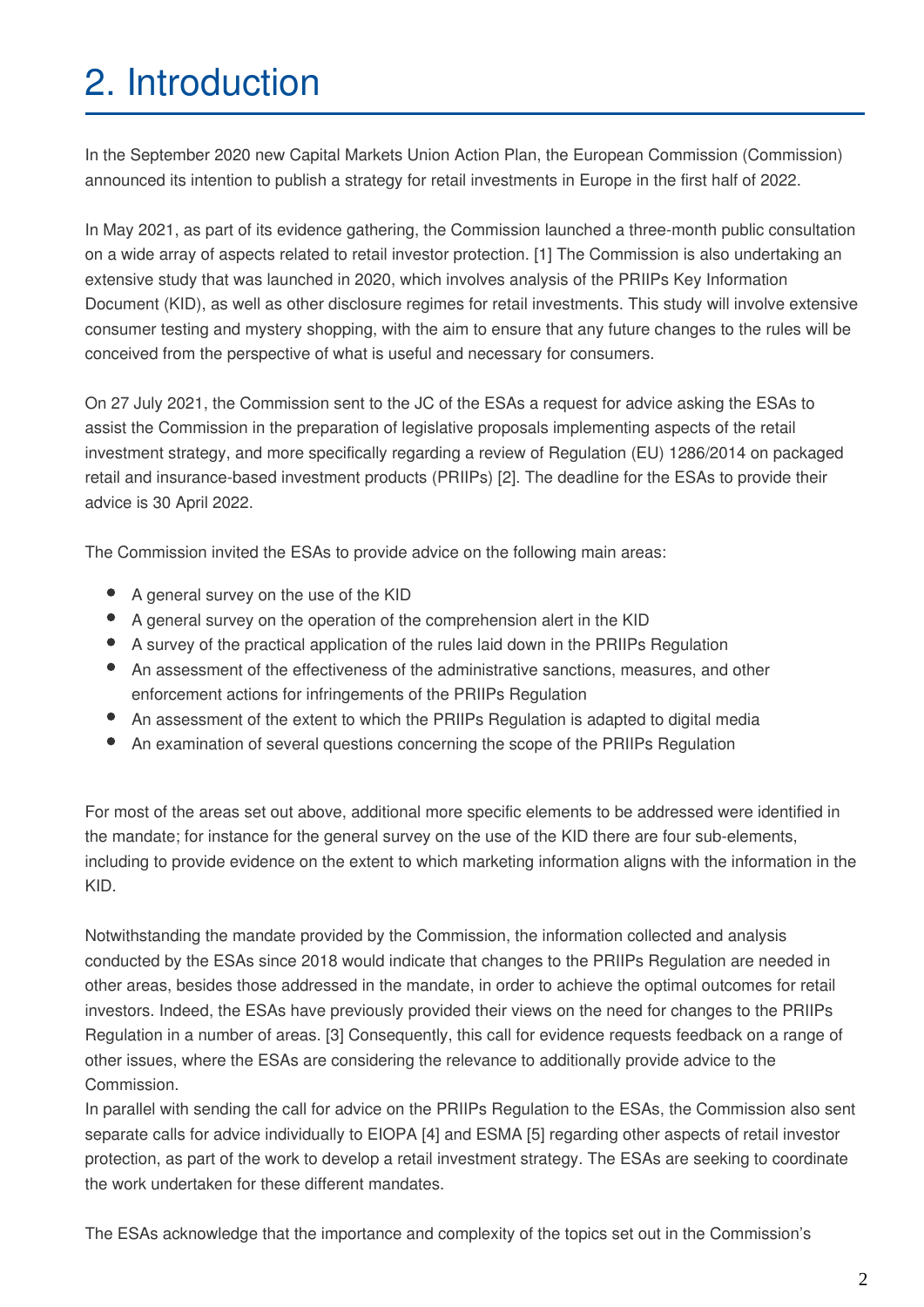request for advice call for a thorough involvement of stakeholders to ensure that they can adequately contribute to the formulation of the advice from the beginning of the process. At the same time, the short timeframe available to prepare this advice, places constraints on the type of consultation and time that can be given for responses. Taking into account these constraints, as well as the nature of the request from the Commission, which seeks various different types of evidence regarding current market practices, the ESAs have decided to launch a call for evidence. The responses provided will be used to shape the technical advice to the Commission. The ESAs also plan to hold a stakeholder event in Q1 2022 before finalising the advice. Further details about this event and how to register will be available via the relevant sections of the ESAs' websites in due course.

Where questions in this call for evidence ask for respondents' "experiences" regarding a certain issue or topic, **please provide information regarding the basis for the views provided**. This might include whether the views are based on actual experiences, such as selling, advising on, or buying PRIIPs, a survey of market participants, academic research undertaken etc. Manufacturers of products, which currently benefit from an exemption to produce a KID, such as fund managers, are not precluded from sharing evidence or experience under this call, but should clarify the context in which they would provide comments.

[1] EU strategy for retail investors (europa.eu)

[2] Call for advice

[3] See for example the Joint ESA Supervisory Statement – application of scope of the PRIIPs Regulation to bonds (JC 2019 64), or the Final Report following consultation on draft regulatory technical standards to amend the PRIIPs KID (JC 2020 66).

[4] Call for advice to EIOPA regarding certain aspects relating to retail investor protection | Eiopa (europa. eu)

[5] Call for advice to the European Securities and Markets Authority (ESMA) regarding certain aspects relating to retail investor protection (europa.eu)

**1. Please provide any general observations or comments that you would like to make on this call for evidence, including any relevant information on you/your organisation and why the topics covered by this call for evidence are relevant for you/your organisation.**

## 3. Call for evidence

## 3.1 General survey on the use of the KID

#### Extract from the call for advice

*A general survey on the use of the PRIIPs KID across the Union, including, to the extent feasible, evidence on:*

*The number and type of products and their market share for which PRIIPs KIDs are produced and distributed.*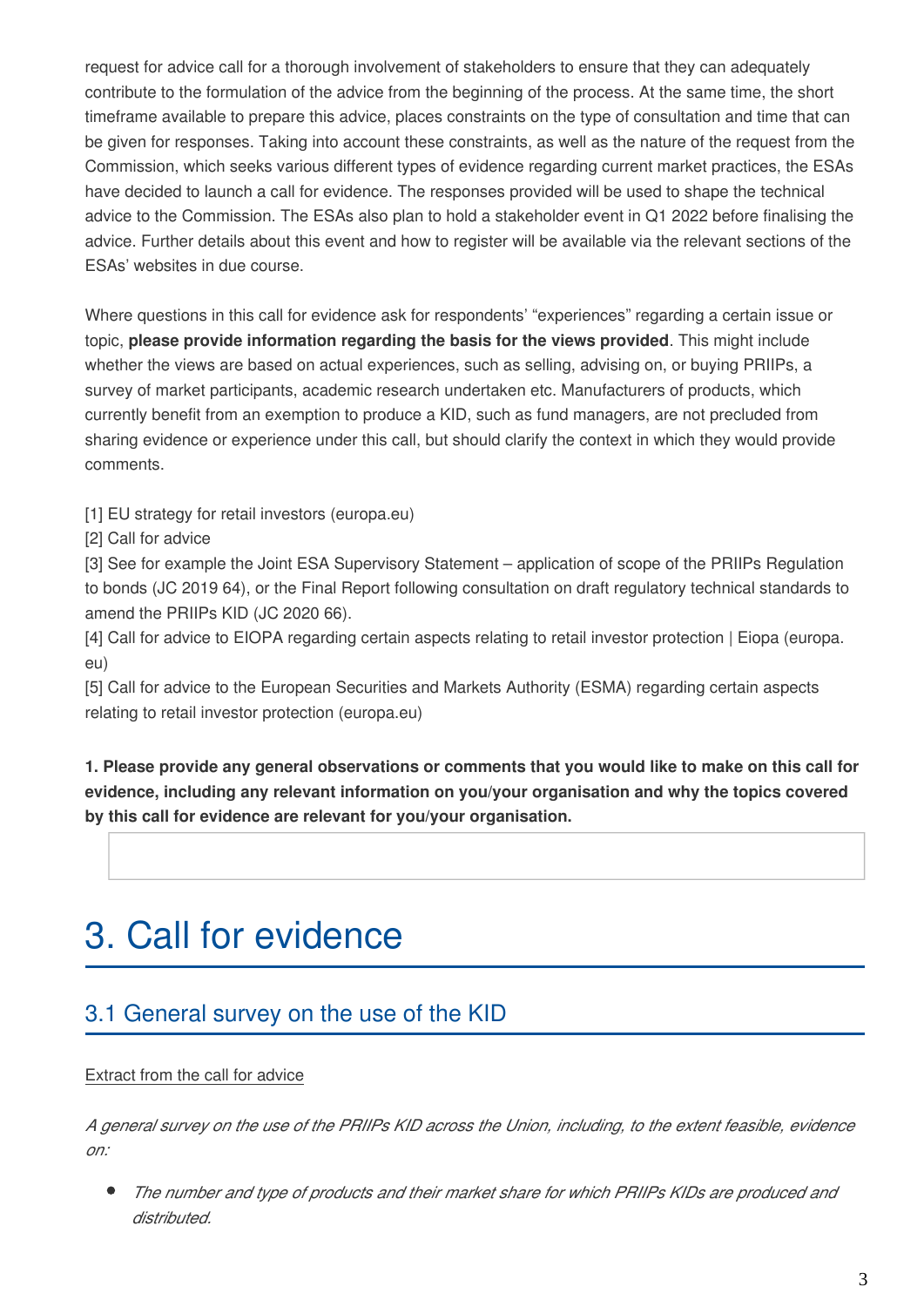- *The recent developments and trends on the market for PRIIPs and other retail investment products.*
- *The extent to which PRIIPs KIDs are used by product distributors and financial advisors to choose the products they offer to their clients.*
- *To the extent feasible, the extent to which marketing information aligns with or differs from the information in the PRIIPs KIDs.*

In terms of this general survey, it can be relevant to clarify that regarding the third bullet point in the mandate above, the ESAs understand that evidence is sought on the extent to which the information in the KID is used by persons advising on, or selling, PRIIPs separate from the obligation to provide the KID to the retail investor. This might include, for example, identifying if a product is suitable for the retail investor. For this topic, the ESAs would like to ask for feedback to the following questions:

**2. Do you have, or are you aware of the existence of, data on the number, type and market share of different types of PRIIPs? If you have such data, would you be in a position to share it with the ESAs?**

**3. In your position as product distributor or financial advisor, to what extent do you make use of KIDs to choose or compare between the products you offer to your clients? In case of trading online, does your platform offer an automatised tool that can help the retail investor in making comparisons among products, for instance using KIDs?**

**4. If this is the case, what is preventing distributors or financial advisors from using the KID when they choose a product for a client?**

**5. In your experience, e.g. as a retail investor or association representing retail investors, to what extent are KIDs used by distributors or financial advisors to support the investment process? Is marketing material used instead or given greater emphasis?**

**6. What are your experiences regarding the extent of the differences between marketing information and the information in the KID? What types of differences do you consider to be the most material or relevant in terms of completeness, plain language, accuracy and clarity? What do you think might be the reason(s) for these differences?**

3.2 General survey on the operation of the comprehension alert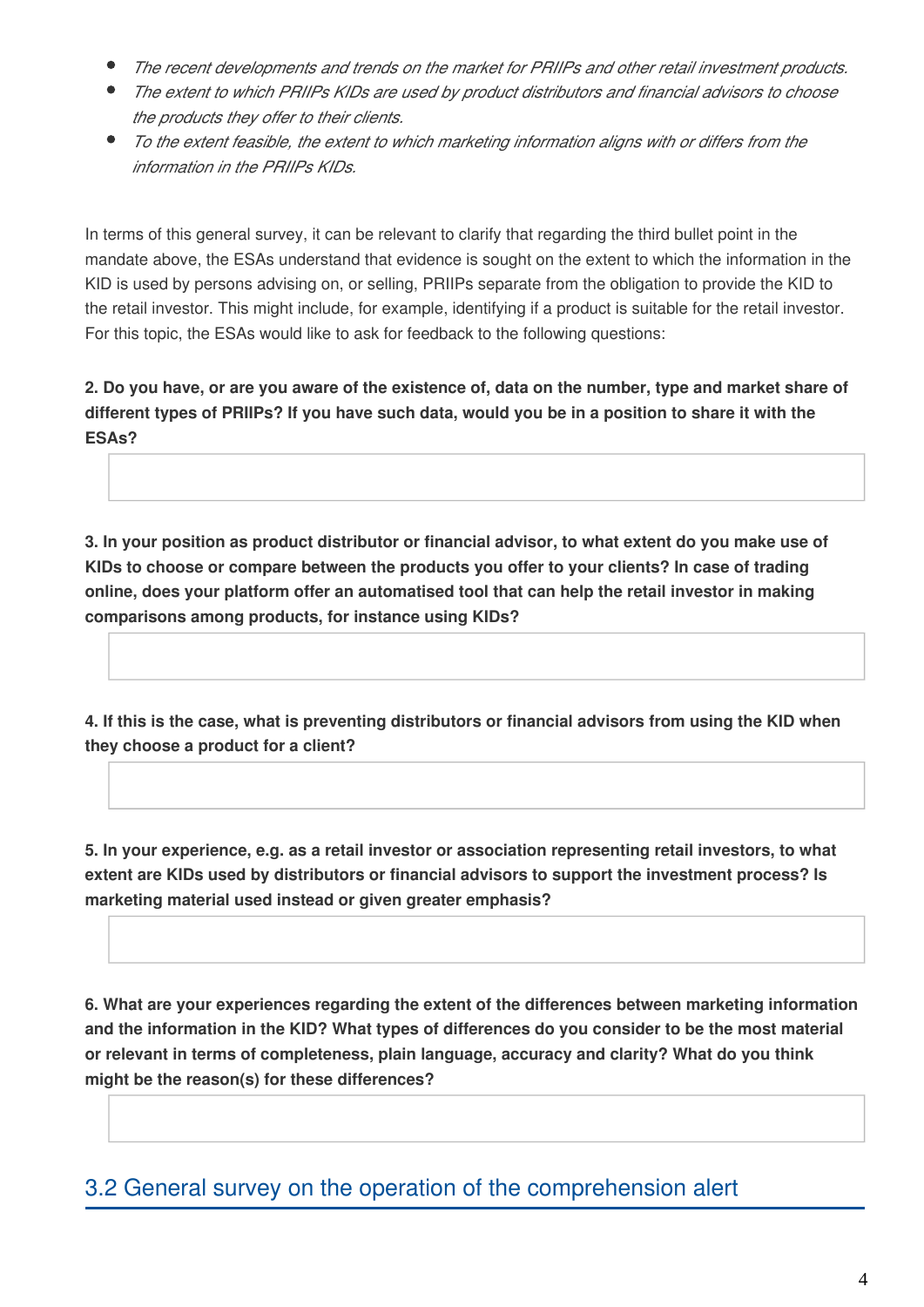*A general survey on the operation of the comprehension alert, taking into account any guidance developed by competent authorities in this respect, the survey should gather data on the number and types of products that include a comprehension alert in the PRIIPs KIDs, and to the extent feasible, evidence on whether retail investors and financial advisors consider the comprehension alert in their investment decisions and/or advice.*

For this topic, the ESAs would like to ask for feedback to the following questions:

#### **7. What are your experiences regarding the types of products that include a comprehension alert?**

**8. Do you have or are you aware of the existence of data on the number and type of products that include a comprehension alert? If you have such data, would you be in a position to share it with the ESAs?**

**9. What are your experiences regarding the extent to which retail investors take into account the inclusion of the comprehension alert?**

**10. As a retail investor or association representing retail investors, are you aware of the existence of a comprehension alert for some PRIIPs?**

**11. What are your experiences regarding the extent to which financial advisors consider the comprehension alert?**

### 3.3 Survey on the practical application of the rules

#### Extract from the call for advice:

*A survey of the practical application of the rules laid down in the PRIIPs Regulation, taking due account of developments in the market for retail investment products, which should include practical evidence on:*

*To the extent feasible, the amount and nature of costs per PRIIP to various market participants of complying with the requirements of the PRIIPs Regulation, including the costs of manufacturing, reviewing, revising, and publishing PRIIPs KIDs, including as a proportion of total PRIIP costs.*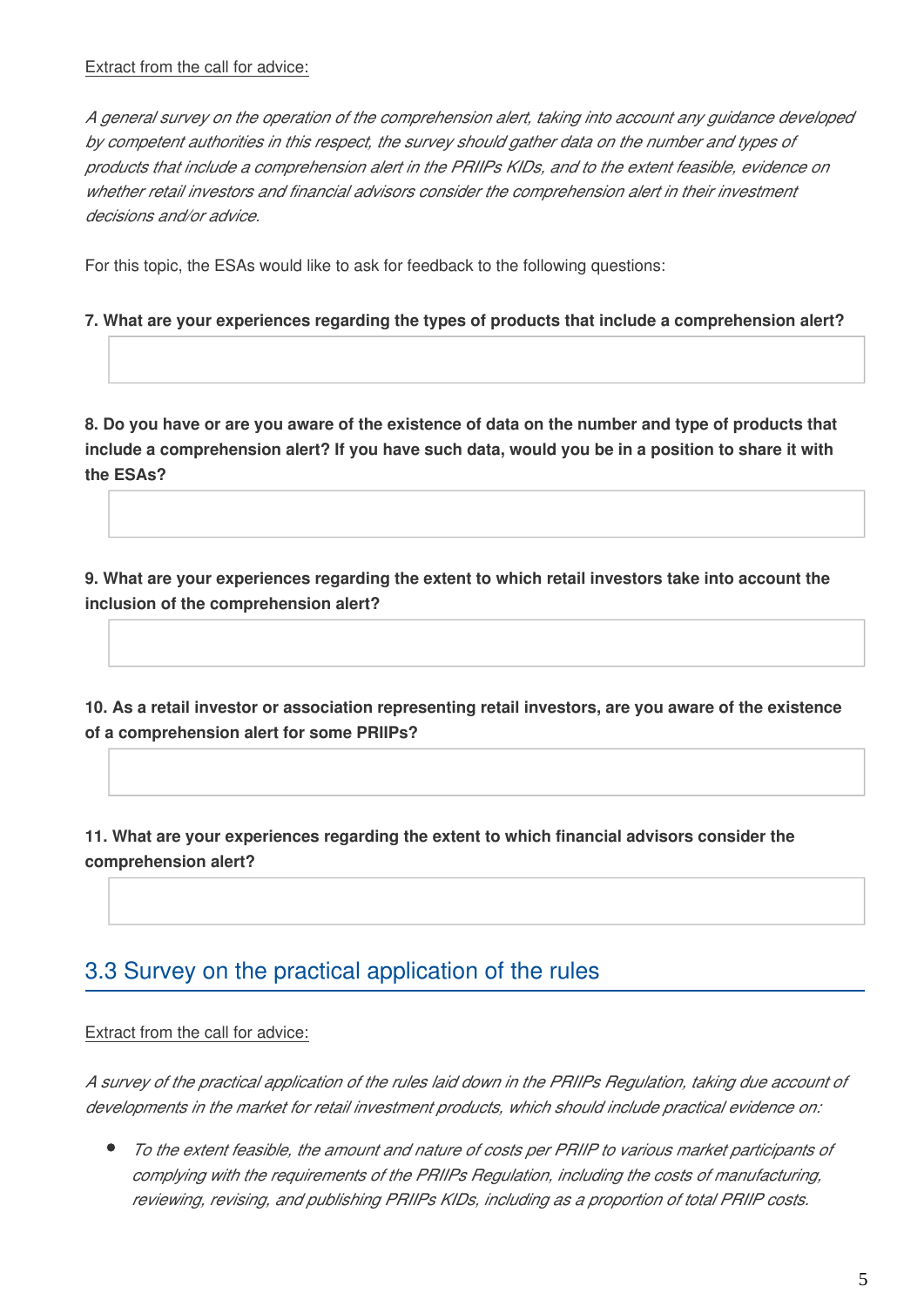- *To the extent feasible, the extent to which the PRIIPs Regulation is applied in a consistent manner across the EU for the most commonly sold types of PRIIPs.*
- *The supervision of the PRIIPs KID, including the percentage of cases where inaccurate PRIIPs KIDs were identified by NCAs.*
- *The number of relevant mis-selling events before and after the introduction of the PRIIPs KID, including through data on the number of complaints received, number of sanctions imposed, and other relevant data.*

Concerning this topic, the ESAs would like to ask for feedback to the following questions:

#### **12. For PRIIP manufactures or sellers:**

**12. a) Please describe the different types of costs incurred to comply with the PRIIPs Regulation.**

**12. b) Can you provide an estimate of the average costs per PRIIP of complying with the requirements of the PRIIPs Regulation? Where possible, please provide a breakdown between the main types of costs, e.g. manufacturing, reviewing, publishing, etc.**

**12. c) Can you provide an estimate of what proportion of the total costs for the product are represented by the costs of complying with the PRIIPs Regulation?**

**13. What are your experiences regarding the extent to which the PRIIPs Regulation is applied in a consistent manner across the EU for the most commonly sold types of PRIIPs? What are the main areas of inconsistencies?**

### 3.4 Use of digital media

#### Extract from the call for advice

*An assessment of the extent to which the PRIIPs Regulation is adapted to digital media. This survey shall include an evidence-based assessment of:*

*To the extent feasible, the actual use of various types of physical and digital media for delivering or displaying the PRIIPs KID to retail investors.*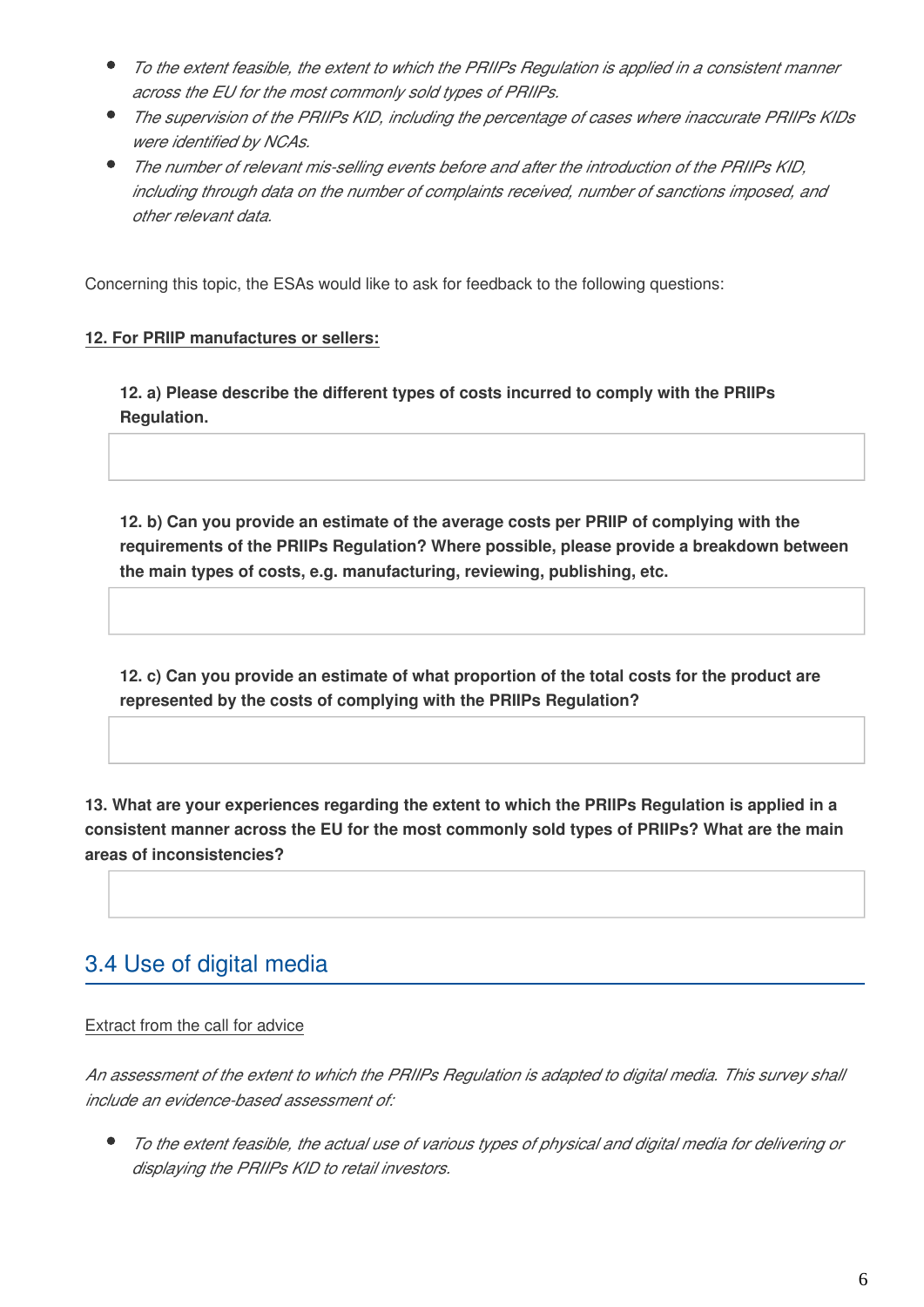- *To the extent feasible, the preferred digital or physical media for retail investors to access and read PRIIPs KIDs, and the appropriateness of the PRIIPs Regulation for allowing access to and readability of PRIIPs KID on such platforms.*
- *The appropriateness of the approach taken in the PEPP Regulation 2019/1238 for displaying the PEPP KID on digital media for the PRIIPs KID.*

Article 14 of the PRIIPs Regulation lays down rules regarding the types of media that can be used to provide the KID to the retail investor. It is specified that the use of paper format should be the default option where a PRIIP is offered on a face-to-face basis, but that it is also possible to provide the KID using a durable medium other than paper or by means of a website, if certain conditions are met. These conditions include, for example, that the retail investor has been given the choice between paper and the use of another durable medium or website.

The PEPP Regulation[1] provides rules regarding the distribution of the PEPP KID either electronically or via another durable medium in Article 24. For the PEPP KID, electronic distribution can be seen as the "default" approach, but customers need to be informed about their right to request a copy on another durable medium, including paper, free of charge.

For PEPP KIDs provided in electronic format, the PEPP Regulation also allows for the layering of information (Article 28(4)). This means that detailed parts of the information can be presented through popups or through links to accompanying layers. In general terms, layering allows the structure of the information to be presented in different layers of relevance: for example from the information "at a glance" that is essential for all audiences, to more detailed information being readily available in a subsequent layer for those interested, and so forth.

Concerning this topic, the ESAs would like to ask for feedback to the following questions:

[1] REGULATION (EU) 2019/1238 OF THE EUROPEAN PARLIAMENT AND OF THE COUNCIL of 20 June 2019 on a pan-European Personal Pension Product (PEPP) (OJ L 198, 25.7.2019, p. 1)

**14. Do you have or are you aware of the existence of data on the use of different media? If you have such data, would you be in a position to share it with the ESAs?**

**15. What are your experiences as a product manufacturer or product distributor or financial advisor regarding the preferred media for retail investors to access or read the KID? Are there challenges for retail investors to receive the KID in their preferred media, such as due to a certain medium not being offered by the distributor?** 

**16. How do you as a retail investor, or association representing retail investors, prefer to receive or view the KID?**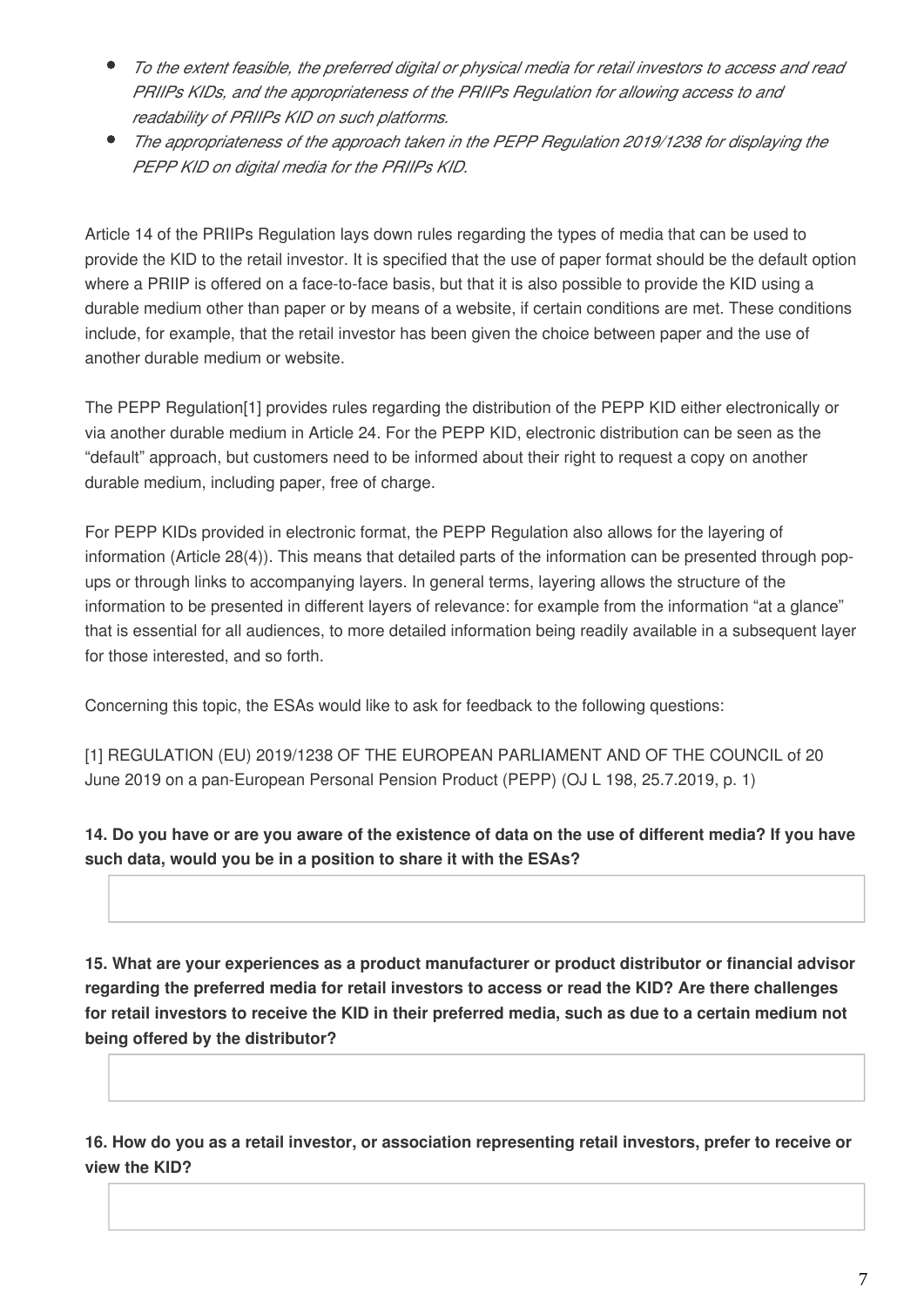**17. What are your experiences regarding the preferred media for product distributors and financial advisors when using the KID?**

**18. Should changes be made to the PRIIPs Regulation so that the KID is better adapted to use on different types of media?**

**19. Do you think it would be appropriate to apply the approach taken in the PEPP Regulation 2019 /1238 (highlighted above) to the PRIIPs KID?**

## 3.5 Scope of the PRIIPs Regulation

Extract from the call for advice:

*An examination of the following questions concerning the scope of the PRIIPs Regulation:*

- *whether the exemption of the products referred to in Article 2(2) points (d), (e), and (g) of the PRIIPs Regulation from the scope of PRIIPs should be maintained, in view of sound standards for consumer protection, including comparisons between financial products.*
- *whether the scope of the PRIIPs Regulation should be extended to additional financial products.*

The points referred to Article (2) of the PRIIPs Regulation concern:

(*d) securities as referred to in points (b) to (g), (i) and (j) of Article 1(2) of Directive 2003/71/EC; (e) pension products which, under national law, are recognised as having the primary purpose of providing the investor with an income in retirement and which entitle the investor to certain benefits; (g) individual pension products for which a financial contribution from the employer is required by national law and where the employer or the employee has no choice as to the pension product or provider.*

In 2019 the ESAs published a Supervisory Statement on the application of the scope of the PRIIPs Regulation to bonds (JC 2019 64). In this statement it was stated that:

*Ultimately, in order to fully address the risk of divergent applications by NCAs, the ESAs recommend that during the upcoming review of the PRIIPs Regulation, the co-legislators introduce amendments to the Regulation in order to specify more precisely which financial instruments fall within the scope of the Regulation. We would also recommend to reflect more expressly the stated intention of the PRIIPs Regulation[1] to address packaged or wrapped products rather than assets which are held directly, to avoid any legal uncertainty on this point.*

Taking this Statement into account, the ESAs are interested in feedback on a number of additional issues besides those specified in the mandate from the Commission. Thus, concerning the topic of scope, the ESAs would like to ask the following questions: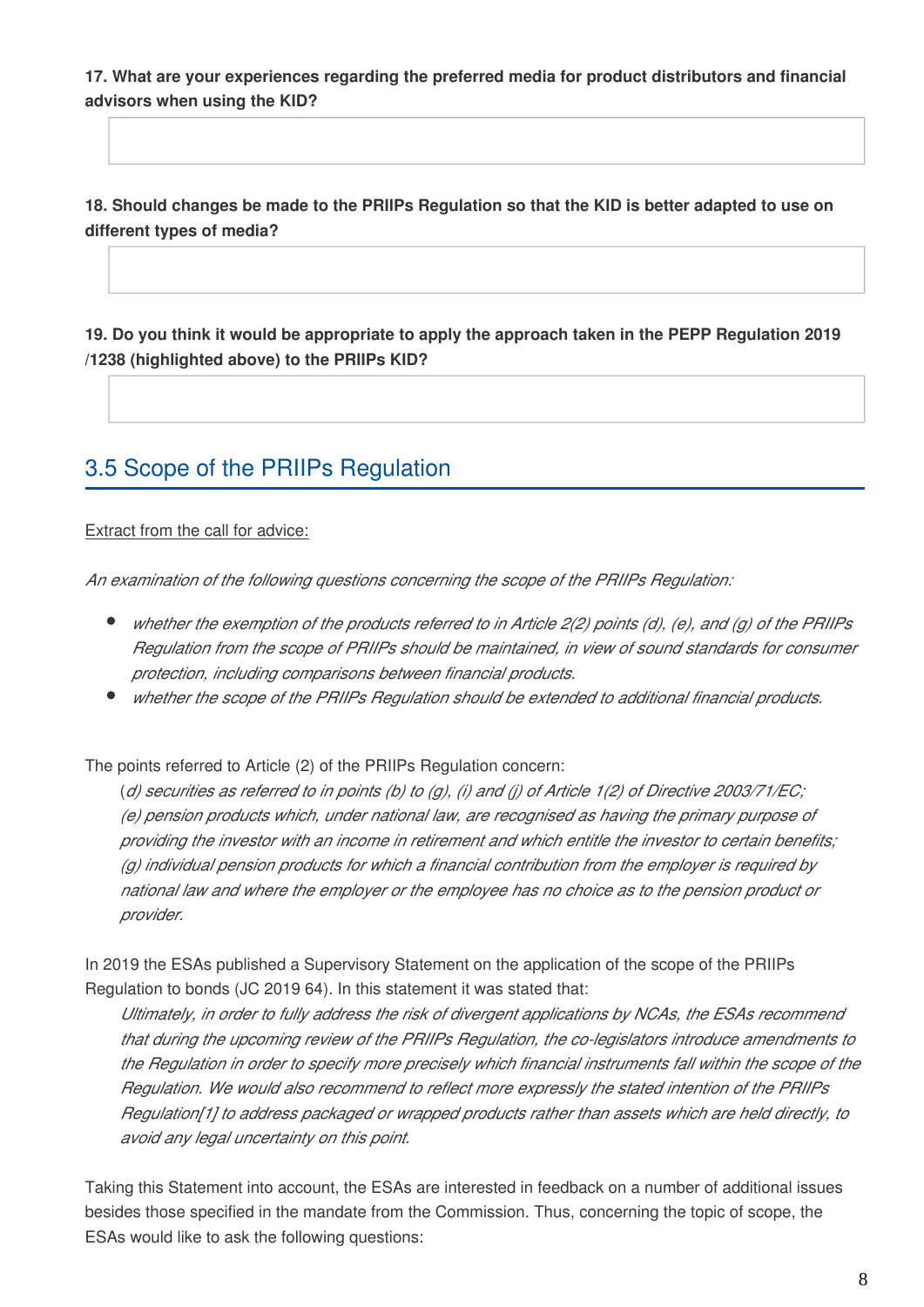[1] This is stated in recitals 6 and 7.

#### **20. Do you think that the scope of the PRIIPs Regulation should be extended to any of the products referred to in Article 2(2), points (d), (e) and (g)? Please explain your reasoning.**

No, we do not believe the scope of the PRIIPs Regulation should be extended to any of the products referred to in Article 2(2), points (e) and (g). PensionsEurope believes the current exemptions for pension products should be retained.

#### Explanation

The PRIIPs Regulation and related RTS are designed for retail investment products, which have a different investment time-horizon (often short-term) and characteristics than pension products. Pension products have different and very specific objectives and are subject to different regulatory and fiscal treatments at the national level. Such specificities, and in particular their long-term nature, means that careful consideration is needed and that it is not possible to simply directly importing PRIIPs approaches. When compared to investment products, pension products are designed for very different holding periods and exhibits very different risk and rewards characteristics. Comparing the riskiness of a designated pension product to a PRIIPs product would be very misleading for consumers.

We note that in the context of the development of the PEPP Regulation and its delegated acts, the Commission and EIOPA have considered whether PRIIPs KID would have been a good for PEPPs and reached the conclusion that it was not and that it was better to develop a separate regulatory framework and a specific disclosure document (PEPP KID) more fit for the purpose. The PEPP methodology, therefore, would constitute a better starting point for providing information on pension products.

As the shapes and forms of pension products vary considerably between countries, we think that forcing pension products into the scope of the PRIIPs Regulation would result in misleading information for consumers. Because of this heterogeneity, we also question whether a meaningful comparison would be technically possible.

In our view, the European Commission and EIOPA should recognise such a diversity and protect pension products' specificities. This is key to consumers' protection as well. The different objectives, time-horizon and characteristics of pension products when compared to retail investment products are the reasons for which in 2014 the EU legislator left up to the Member States the set-up of tailored information requirements on pensions. We do not believe the conditions have changed since then and we see no reason for extending the scope of PRIIPs to pension products.

Also, we highlight that the PRIIPs KID is not fit-for-purpose for pension products, as it would not be able to grasp and properly communicate to members information on some of the specific characteristics of these products. For instance, the PRIIPs KID does not allow for detailed information on the specific rules falling under the remit of Member States, such as the tax treatment, the retirement age, and information on the decumulation phase.

#### **21. Do you think that the scope of the PRIIPs Regulation should be changed with respect to other specific types of products and if so, how?**

**22. Do you think changes should be made to specify more precisely which types of financial instruments fall within the scope of the PRIIPs Regulation? Please specify the amendments that you think are necessary to the Regulation.**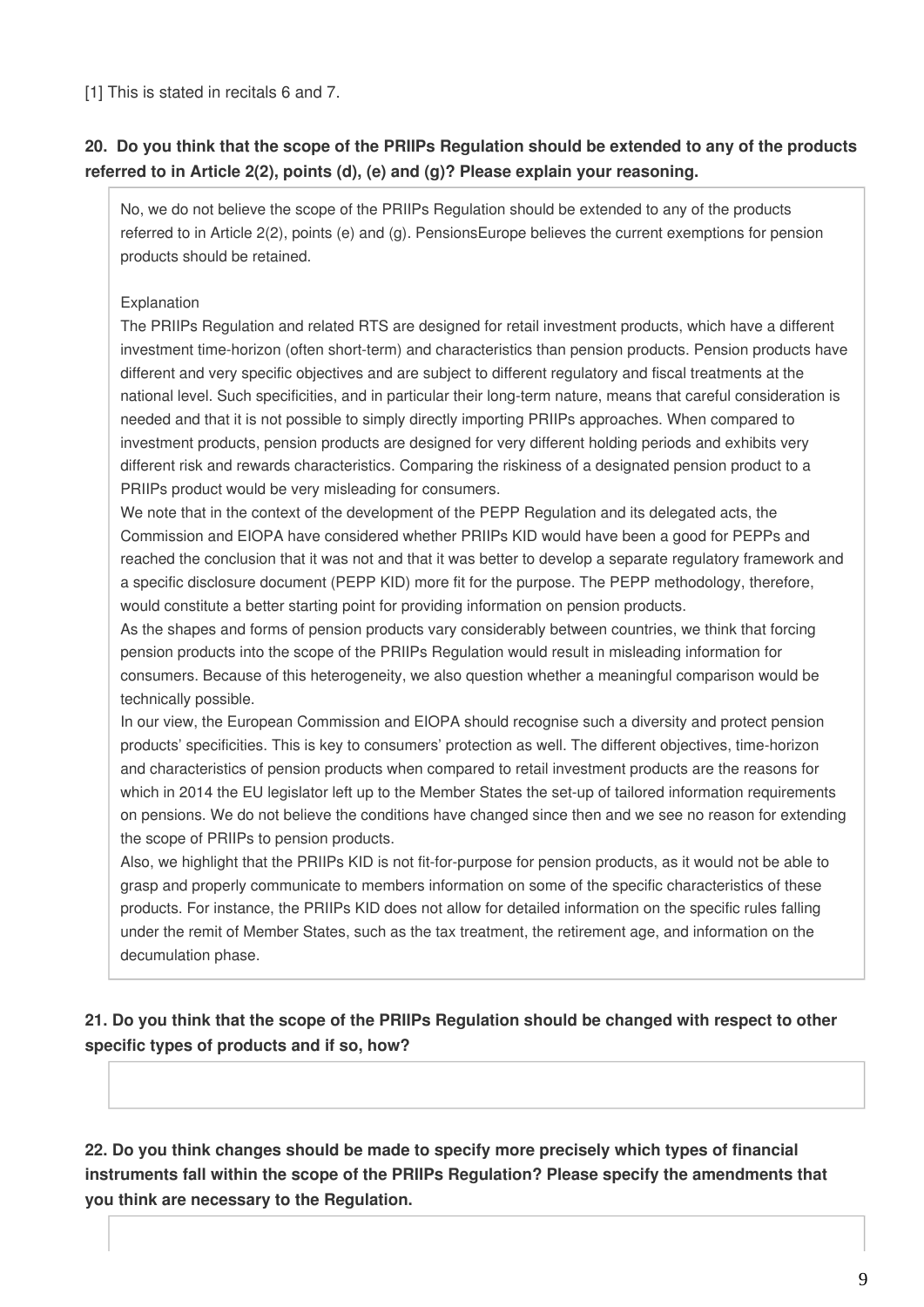**23. Do you have specific suggestions regarding how to ensure that the scope of the PRIIPs Regulation captures packaged or wrapped products that provide an indirect exposure to assets or reference values, rather than assets which are held directly?**

**24. Do you agree with the ESA Supervisory Statement relating to bonds and what are your experiences regarding the application of the Statement?**

**25. Do you think that the definitions in the PRIIPs Regulation relating to the scope should take into account other elements or criteria, e.g. relating to the maturity of the product, or relating to a product only having a decumulation[1] objective, or where there is not active enrolment[2]?**

[1] For example an annuity.

[2] This might include, for example, employment based incentive schemes

**26. Do you think that the concept of products being "made available to retail investors" (Article 5(1) of the PRIIPs Regulation) should be clarified, and if so, how?**

**27. Do you think it would be beneficial to develop a taxonomy of PRIIPs, that is, a standardised classification of types of PRIIPs to facilitate understanding of the scope and that could also be used as a basis for the information on the "type of the PRIIP" in the 'What is this product?' section of the KID (Article 8(3)(c)(i) of the PRIIPs Regulation)? If yes, do you have suggestions for how this could be done?**

## 3.6 Differentiation between different types of PRIIPs

Following a targeted consultation on PRIIPs towards the end of 2018, the ESAs' Final Report published in February 2019 (JC 2019 6.2), which proceeded further work on a review of the PRIIPs Delegated Regulation, stated (page 14):

Differentiation between different types of PRIIPs: *taking into account information regarding challenges to apply the KID to specific product types, for example very short-term products or specific types of insurance or pension products, it is intended to analyse if it is appropriate to introduce some additional differentiation in how the rules apply to different types of products, while still adhering to the overarching aim of comparability between substitutable products.*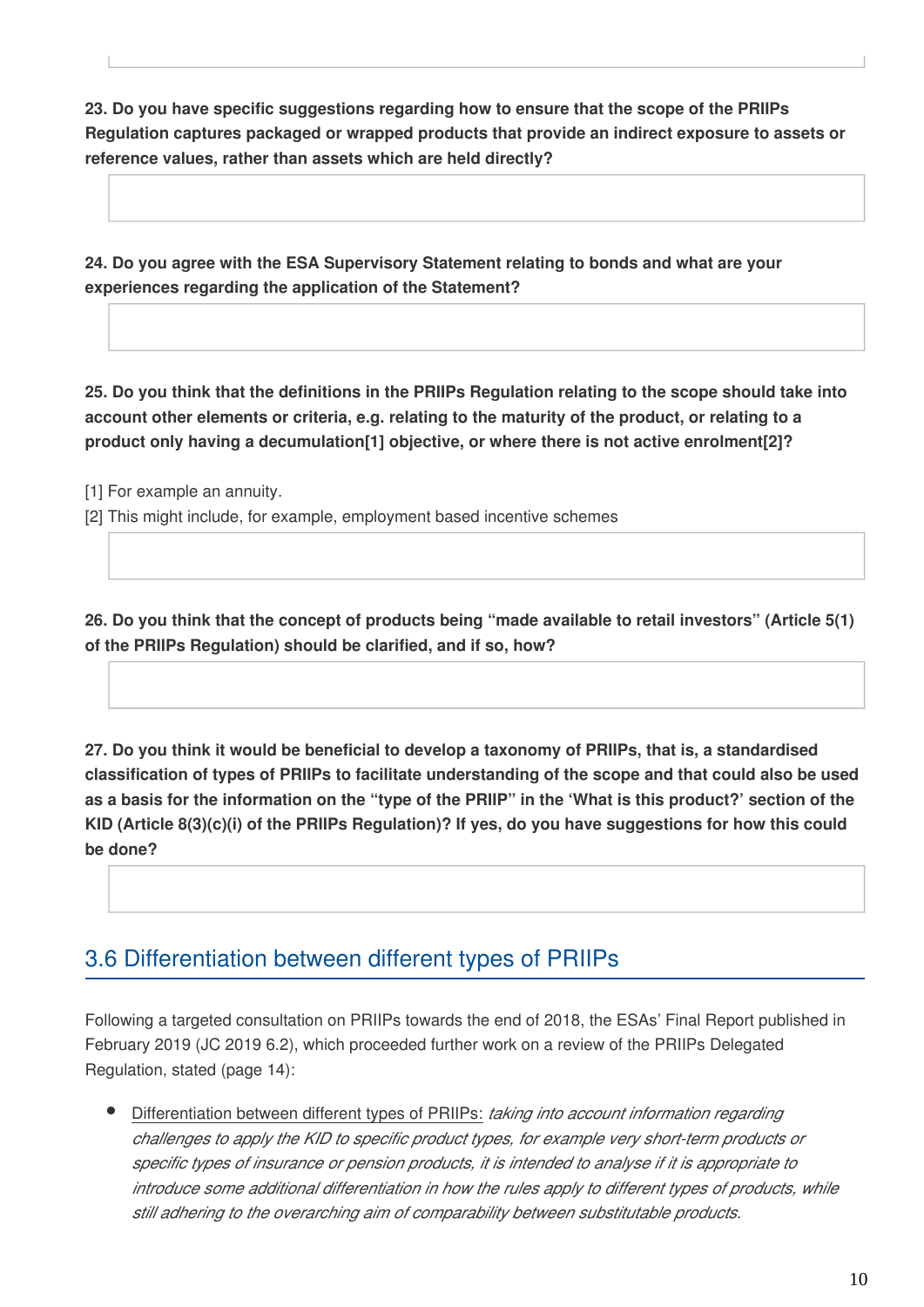This aspect was considered during the review of the PRIIPs Delegated Regulation initiated in 2019, but this work was conducted within the constraints of the existing PRIIPs Regulation. In the context of reviewing the PRIIPs Regulation, consideration could be given to the following types of approaches:

- The development of broad product groupings or buckets of similar products. A more tailored approach could be taken for each of these groupings, with the aim to ensure the meaningfulness of the information and prioritising comparability within these groupings. This might also ease the comparability between the PRIIPs Regulation and sectoral legislation (such as MiFID, IDD) on certain disclosure requirements;
- A reduced degree of standardisation in the KID template;
- **•** Provisions that would allow for supervisory authorities to grant exemptions or waivers from the requirements in duly justified cases.

**28. Do you think that the current degree of standardisation of the KID is detrimental to the proper understanding and comparison of certain types of PRIIPs? If so, which products are concerned?**

**29. Do you think that greater differentiation based on the approaches highlighted above, is needed within the PRIIPs Regulation? If so what type of approach would you favour or do you have alternative suggestions?**

**30. Do you have suggestions for how a product grouping or product buckets could be defined?**

## 3.7 Complexity and readability of the KID

Taking into account the views previously expressed by some stakeholders that the information in the KID is overly complex and contributes towards an information overload for the retail investor, the ESAs would like to ask for suggestions on how the KID could be improved in this respect.

There can also be a link between this issue and the use of techniques such as layering as referred to above in the context of the digital KID (see Section 3.4), as well as other design techniques, such as the inclusion of visual icons or dashboards at the top of documents[1].

[1] Dashboards can include the most essential information at the top of the document. This is the approach taken, for example, for the PEPP KID - "PEPP at a glance" in Annex I of PEPP Delegated Regulation 2021 /473 point 4 and the template in part II.

#### **31. Would you suggest specific changes to Article 8 of the PRIIPs Regulation in order to improve the comprehensibility or readability of the KID?**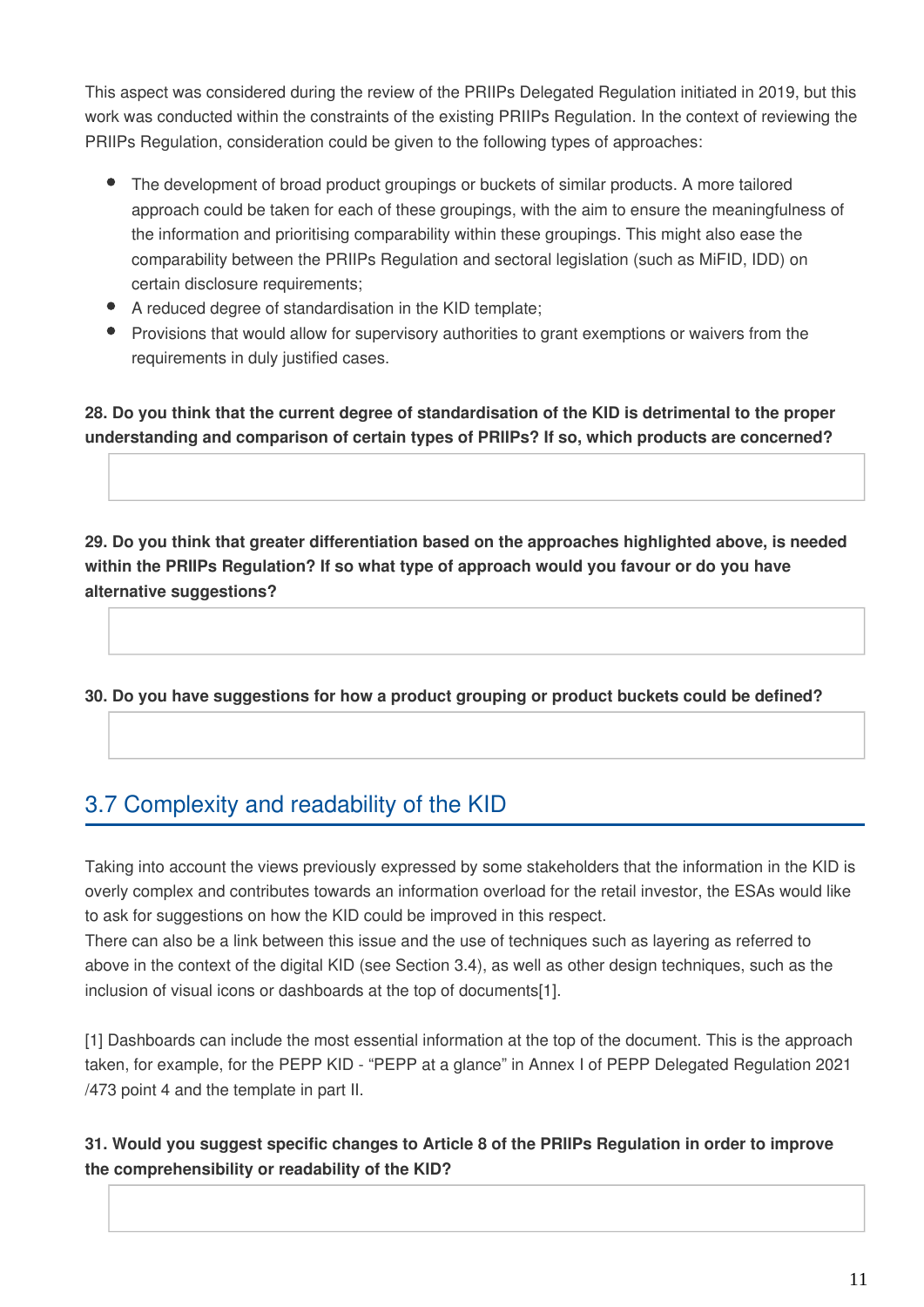**32. How could the structure, format or presentation of the KID be improved e.g. through the use of visual icons or dashboards?** 

### 3.8 Performance scenarios and past performance

In the ESAs' draft regulatory technical standards (RTS) to amend the PRIIPs Delegated Regulation submitted to the Commission in February 2021[1] (and adopted by the Commission on 7 September 2021 [2]), the ESAs included a proposed new requirement for certain types of investment funds and insurancebased investment products to publish information on the past performance of the product and refer to this within the KID. This approach was taken so that the availability of this information would be known, and the information would be published in a standardised and comparable format.

However, the ESAs also stated in the Final Report[3] accompanying the RTS that (on page 4): *the ESAs would still recommend, as a preferred approach, to include past performance information within the main contents of the KID on the basis that it is key information to inform retail investors about the risk-reward profile of certain types of PRIIPs. Since it has been argued that the intention of the co-legislators was for performance scenarios to be shown instead of past performance, it is understood that a targeted amendment to Article 8 of the PRIIPs Regulation would be needed to allow*  for this. A consequential amendment is also considered necessary in this case to allow the 3 page limit *(in Article 6(4)) to be exceeded to 4 pages where past performance information would be included in the KID;*

Besides the issue of past performance, the ESAs' work under the empowerment in Article 8(5) regarding the methodology underpinning the performance scenarios has raised significant challenges. Since the ESAs first started to develop these methodologies from 2014 onwards, it has proved very difficult to design appropriate performance scenarios for the different types of products included within the scope of the PRIIPs Regulation that would allow for appropriate comparisons between products, avoid the risk of generating unrealistic expectations amongst retail investors and be understandable to the average retail investor. In particular, no academic consensus has been reached on how to develop common performance scenarios that would be equally appropriate for all types of PRIIPs, proving the inherent difficulty of such an approach.

In this context, the ESAs would like to ask for feedback on:

[1] EIOPA's Board of Supervisors agrees on changes to the PRIIPs key information document | Eiopa (europa.eu).

[2] Implementing and delegated acts | European Commission (europa.eu)

[3] JC 2020 66 (30 June 2020)

#### **33. Do you agree with the ESAs' assessment in the Final Report (JC 2020 66) regarding the treatment of past performance?**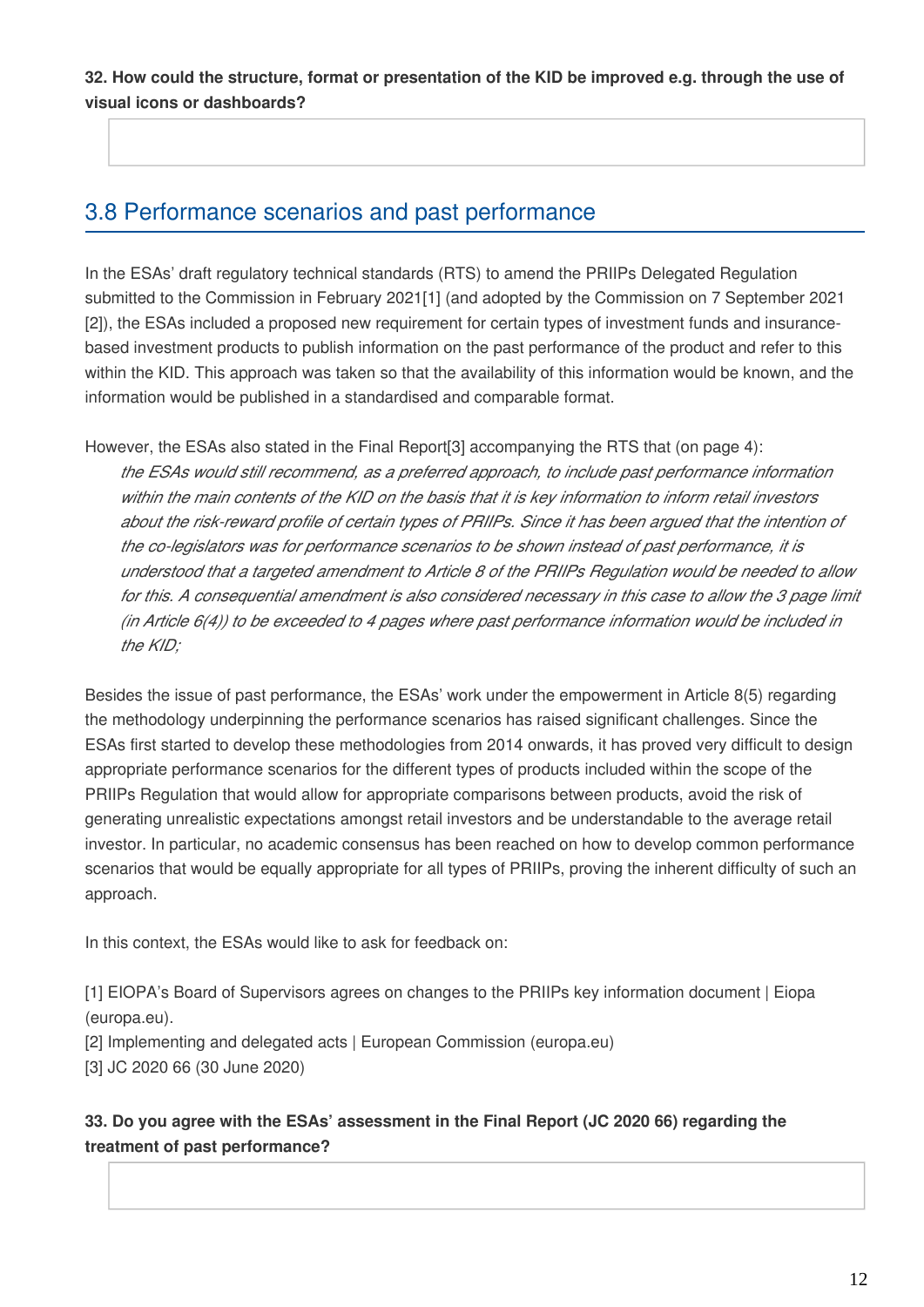**34. Would you suggest changes to the requirement in Article 8(3)(d)(iii) of the PRIIPs Regulation concerning the information on potential future performance, and if so what would you specifically change in the Regulation?** 

## 3.9 PRIIPs offering a range of options for investment (Multi-Option Products ("MOPs"))

In the ESA Consultation Paper of October 2019 on proposed amendments to the PRIIPs KID (JC 2019 63), the ESAs stated that their analysis of the implementation of the rules for MOPs indicated some significant challenges regarding the clarity and usefulness of the information provided to retail investors. In particular, it was stated that (page 51):

*Where a generic KID is used (in accordance with Article 10(b) of the PRIIPs Delegated Regulation), it is difficult for the investor to identify the total costs related to a particular investment option. This arises because the generic KID shows a range of costs, but does not always identify which costs are specific to an investment option and which costs relate to the insurance contract. At the same time, it is understood that the information on the underlying investment option (in accordance with Article 14 of the PRIIPs Delegated Regulation), does not usually include the total costs of investing in that option. Therefore, it is often not possible for the investor to identify from the generic KID the costs that may apply in addition to those shown in the option-specific information.*

One of the proposals in the Consultation Paper was to introduce a differentiated treatment for the 'most commonly selected investment options' (page 52). In the final draft RTS following the consultation, the proposals relating to the most commonly selected investment options were not included taking into account various implementation challenges raised by respondents to the public consultation.

However, the ESAs introduced some specific changes to the approach for MOPs, for example to require the separate disclosure in certain cases of the costs of the insurance contract or wrapper. It was considered that these changes would result in material improvements to the current KID. At the same time, despite these proposed changes, there are still considered to be material issues that were not possible to address within the constraints of the review of the PRIIPs Delegated Regulation.

In the Final Report (JC 2020 66), the ESAs also stated at that stage that they consider the optimal way to address the challenges for MOPs is to use digital solutions, but that this would require changes to the PRIIPs Regulation.

As part of the May 2021 consultation from the Commission on the Retail Investment Strategy, feedback was also requested on the approach for MOPs to require a single, tailor-made KID, reflecting the preferred underlying investment options of each investor, to be provided.

In this context, the ESAs would like to ask for feedback on the following questions regarding potential alternative approaches for MOPs that might require a change of the PRIIPs Regulation: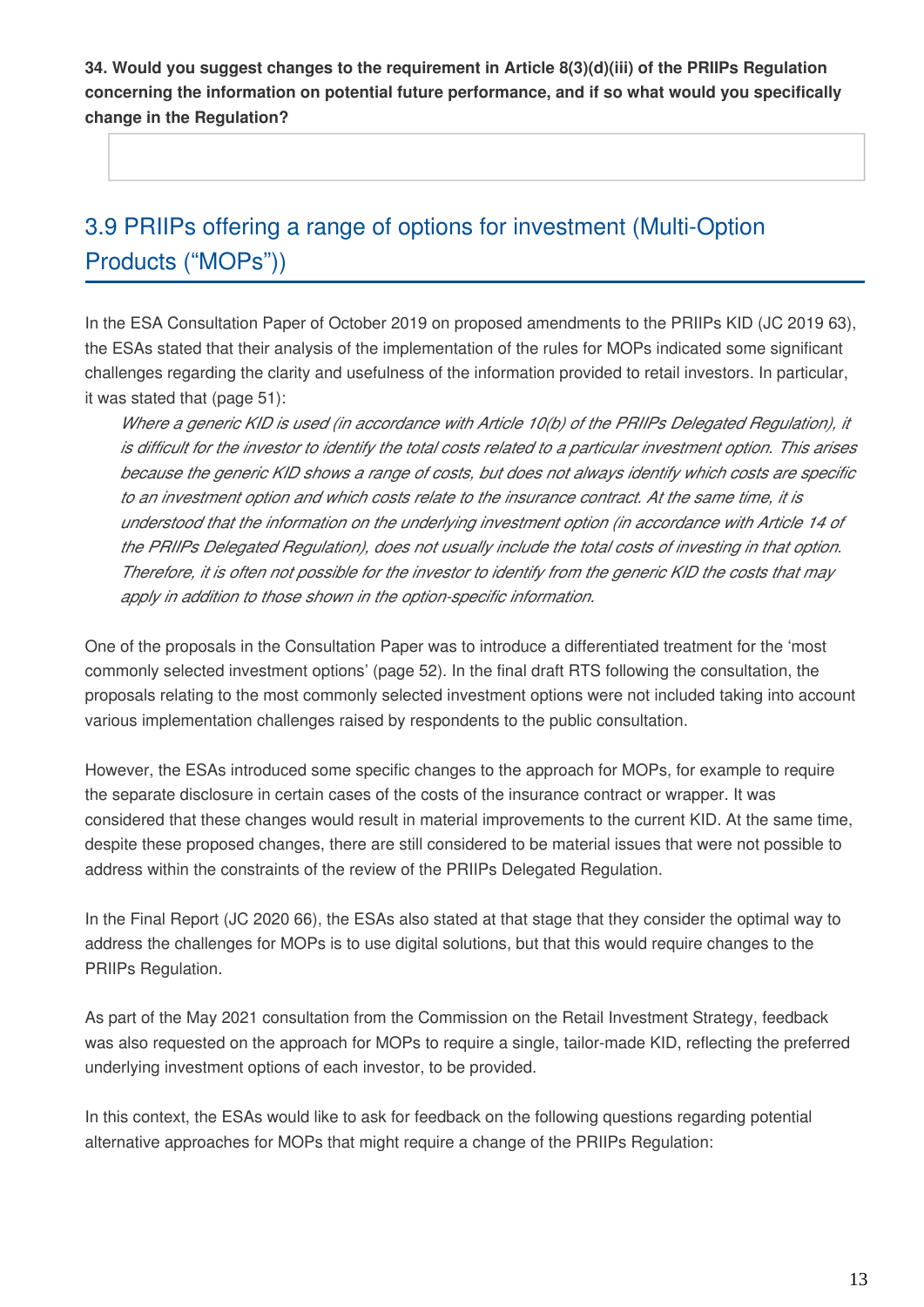**35. Would you be in favour of requiring a KID to be prepared for each investment option (in accordance with 10(a) of the PRIIPs Delegated Regulation) in all cases, i.e. for all products and for all investment options[1]? What issues or challenges might result from this approach?**

[1] This approach assumes complete investment in a single investment option and requires the KID to include all costs.

**36. Would you be in favour of requiring an approach involving a general product information document (along the lines of a generic KID) and a separate specific information document for each investment option, but which avoids the use of cost ranges, such as either:**

- **A specific information document is provided on each investment option, which would include inter alia all the costs of the product, and a generic KID focusing more on the functioning of the product and which does not include inter alia specific information on costs?; or**
- **The costs of the insurance contract or wrapper would be provided in a generic KID (as a single figure) and the costs of the underlying investment option (as a single figure) would be provided in the specific information document?**

**What issues or challenges might result from these approaches?**

**37. Do you see benefits in an approach where KIDs are prepared for certain investment profiles or standard allocations between different investment options, or for the most commonly selected options? In this case, what type of information could be provided regarding other investment options?**

**38. Do you have any other comments on the preferred approach for MOPs and or suggestions for changes to the requirements for MOPs in the PRIIPs Regulation?**

## 3.10 Alignment between the information on costs in the PRIIPs KID and other disclosures

In the final draft RTS amending the PRIIPs Delegated Regulation submitted to the Commission in February 2021 (and adopted by the Commission on 7 September 2021), the ESAs sought to introduce changes to the way that cost information is presented in the KID, in particular for non-insurance packaged retail investment products (PRIPs)[1]. One of the aims of these changes is to achieve a better alignment with disclosure requirements in MiFID and IDD.